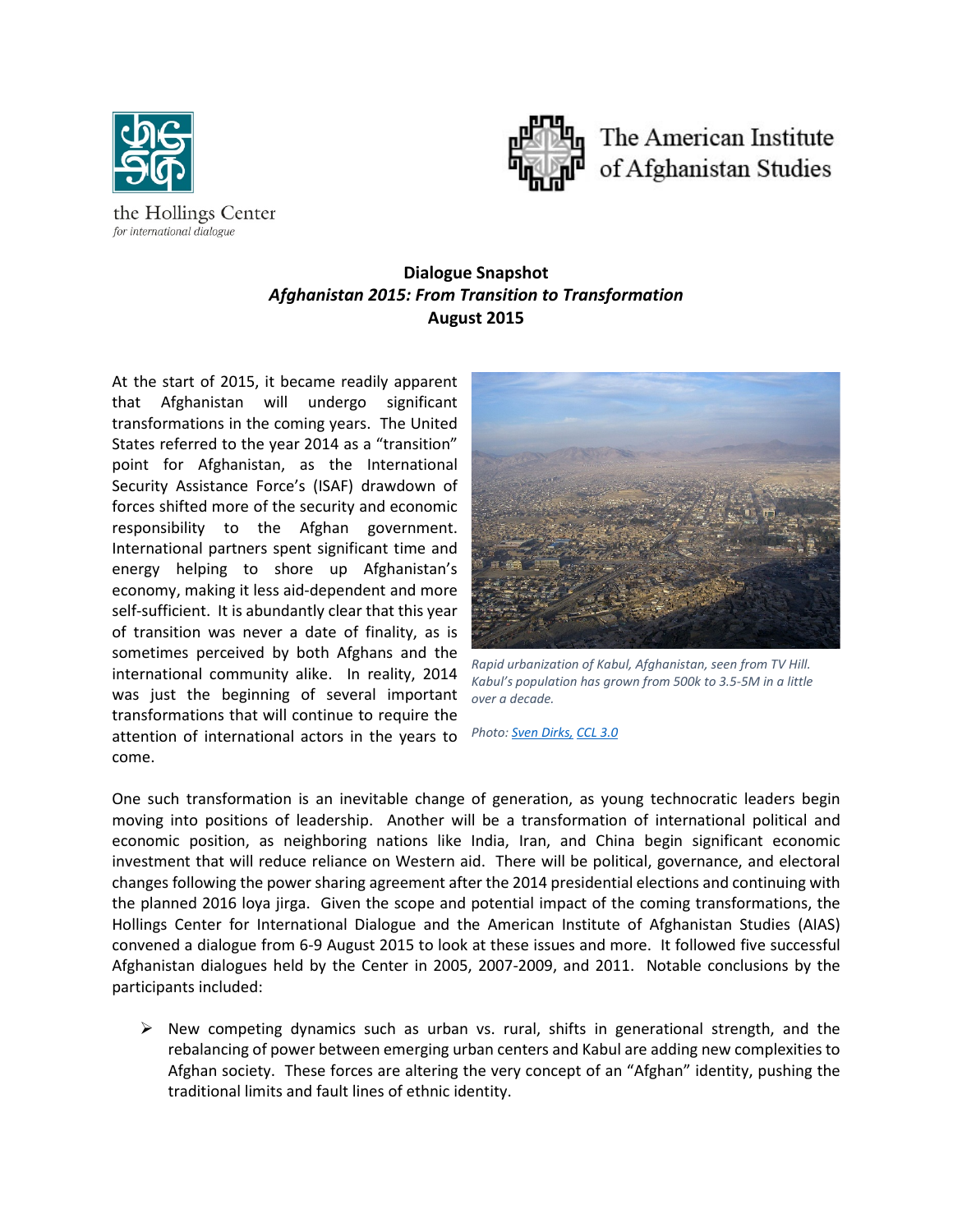- $\triangleright$  Optimism about the economy has failed to materialize, but the potential of economic improvement remains. The international community can have the greatest impact by unlocking that potential. The US, China, Iran, Pakistan, and India can play the largest role in investment and development.
- $\triangleright$  Afghanistan needs to develop its own foreign policy vision, which will require tough decisions by the Afghan government on international alignment, and support from the international community on regional cooperation agreements.
- $\triangleright$  While very little has changed in five years on security, governance and elections, there have been a few positive developments that should be seized upon. The first peaceful transition of power in Afghanistan is an important step, but far from a conclusion. Recent gains by the Taliban in places like Kunduz reflect a tenuous political and security reality.
- $\triangleright$  An unstable Afghanistan will remain a security threat to the United States and the international community and a stable Afghanistan is the key to security in the broader region. It is still premature to divest from Afghanistan's security, economy, and civil society.

## **The Question of Afghan Identity**



*Afghan afghani banknotes. The notes contain several landmarks of Afghanistan.*

#### *Photo: [Wikia](http://currencies.wikia.com/wiki/File:Afghan_afghani_notes.png)*

A consistent theme raised by participants throughout the dialogue was the issue of a lack of a unified Afghan identity, one that can be used to promote internal stability and project international credibility. While often downplayed in the face of more immediate security or political concerns, the absence of a unified identity actually lies at the heart of many of the complicated challenges facing the people of Afghanistan. There are questions of shared culture, shared history, and political, ethnic or religious identification. And, if no unified "Afghan" identity exists, then what does that mean for the concept of the nation and state of Afghanistan? Participants of the dialogue asked these questions, as the issue of identity will be a crucial component to the direction and outcome of the ongoing transformations in the country.

The people of Afghanistan inherited a rich, shared, yet diverse cultural heritage that could serve as a basis of unity. Afghanistan has long been a cultural and artistic

mosaic, with important Islamic and pre-Islamic traditions. State leaders in the early 20<sup>th</sup> century focused on these rich traditions, highlighting an inclusivity that served as a model for other nearby nations. Recent efforts at creating unity using sports leagues like cricket have shown results, but as one Afghan participant noted, this may not be enough. "To achieve sustainability on Afghanistan, we have to create a national identity." Creating that unified identity will require a rediscovery of Afghanistan's cultural past, but also turning its cultural diversity into an advantage. As one participant duly noted, "We need to think about the ways the [Afghan] cultural mosaic can be woven together." However, right now culture is polarized, not only among internal Afghan ethnicities, but also as a result of imposed ideologies from outside actors like Iran, Pakistan, and the Central Asian states. Still, efforts to help Afghanistan utilize its unique cultural history require additional effort.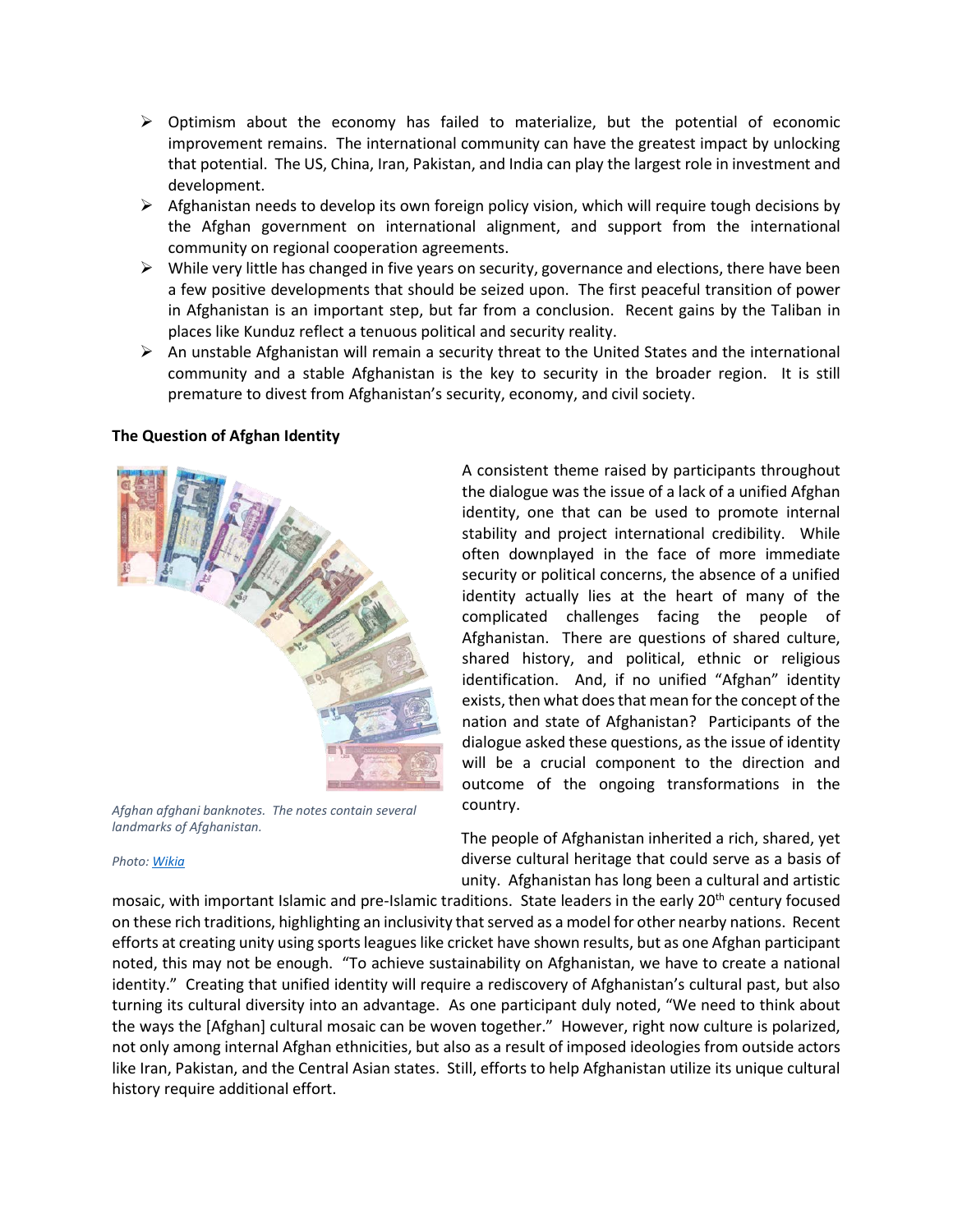For now, the national identity of Afghanistan stems from the shared trauma of 35 years of conflict. "I think this attitude has kept the country together in a 'community of pain'" and that if one does not understand this pain, "…you cannot realize what it feels like to be truly Afghan." This common sentiment has been echoed before at past Hollings Center/AIAS dialogues. Afghan identity through the shared experience of war was raised as a concept in 2007's *th[e Durand Line: History and Consequences](http://www.hollingscenter.org/the-durand-line-history-consequences-and-future-july-2007/)* and 2008's *[Afghanistan's Other Neighbors.](http://www.hollingscenter.org/afghanistans-other-neighbors-iran-central-asia-and-china-july-2008/)*

But several Afghan participants suggested that unity through shared trauma may be breaking down or, even worse, a myth entirely. Multiple participants noted how the "idea of Afghanistan" is a taboo subject, one that fuels further ethnic division and creates inaction on governance reforms. This was supported by an Afghan who noted that the "cultural islands" of Afghanistan have become subjected to clientelism, where different visions of culture are branded and tied to regional, ethnic, or strongmen identities. Individual Afghans are dividing themselves along these fractured identities. Another Afghan participant noted that the "politicization of identities during the past three decades has broken our societies. This has led to a growing role of ethno-regional players." Large power brokers have emerged, building identities around themselves that are incompatible with any sense of a shared identity or vision.

# **Demographic Transformations**

Recent studies on Afghanistan have focused on demographic transformations that could have profound impacts on the short and long-term future of Afghanistan. One of the largest areas of focus is the spike in the youth population. According to UNDP in 2015, over 68% of the Afghan population is under the age of 25. Such a "youth bulge," many suspect will have profound impacts on politics, governance, and the economy. "Youth anywhere in the world have been the force

*"Youth is not immune to the fault lines that divide society."*

*An Afghan dialogue participant*

magnifiers," said one participant. That is true in Afghanistan as well, which is why so much hope and effort have been placed on the next generation in recent years. However, the Western view of waiting for a new generation to assume leadership that is free of the memory of civil war may be misplaced.

Participants warned that it is important not to view the youth of Afghanistan monolithically. "The new generation consists of three layers," said one Afghan participant. "The middle class, who are working for the international community; second generation jihadists, the sons of Dostum, Mohaqqeq who are next in line as the ruling elite; and the rural youth – the real owners of the future of Afghanistan." Another Afghan participant noted, "We are one of the few countries in the world where political allegiances are inherited. People have inherited 'stories' they do not have firsthand experience of, which leads to a more radical attitude." In protecting these "stories," commander-driven political parties have been very successful in co-opting youth, continuing existing political divisions among some while driving others away from politics all together. For those who have opted out, there is a lack of ideology, a lack of civil engagement, and unfortunately a growing culture of opportunism.

The participants discussed another important demographic transformation in Afghanistan with profound short and long term effects—the rapid urbanization of cities, particularly Kabul. One participant outlined the urbanization trend succinctly. In 1950, 1 in 20 Afghans lived in cities. Today it is 1 in 4. It is projected to be 1 in 2 in the coming decades. The impact has already been significant, with urban centers like Kabul becoming "unbearable" in traffic and pollution. Yet, on the positive side, it has created completely new economic and community dynamics, such as the rise of a vibrant mass media, a growing services sector, and increased enrollment in school. Furthermore, these urban centers connect Afghanistan to the outside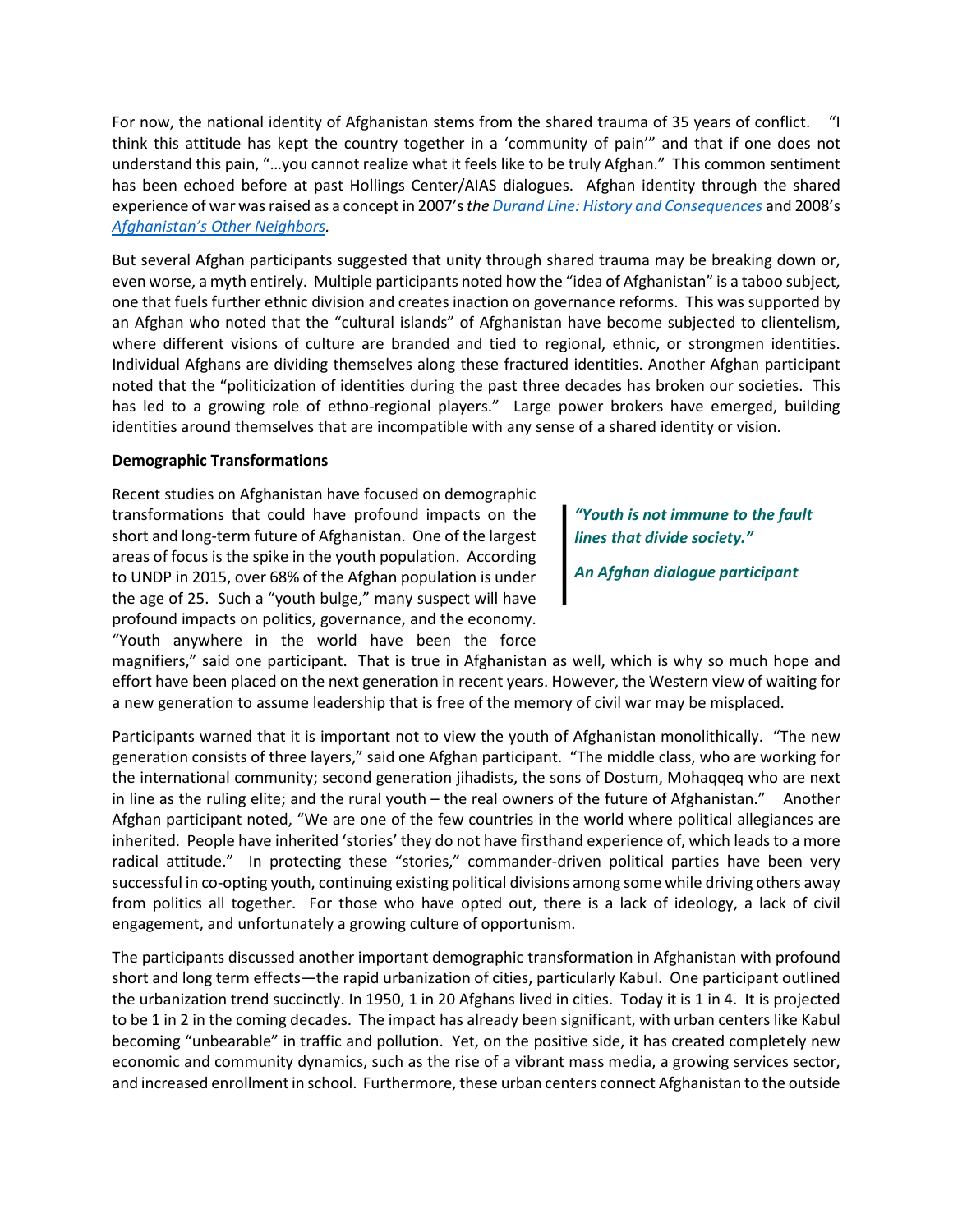world. On the negative side, urbanization is creating new divisions of identity and fostering the informal economy. These too are now connected to the outside world.

Urbanization has created interesting effects on internal social divisions that have the potential to disrupt the traditional state power structure within Afghanistan. As one participant noted, "Ethnicity is not the dividing line. It's urban vs. rural. Traditional vs. modern." The traditional conception of an urban-rural divide is not only manifesting nationwide, but within the cities themselves, creating class divisions and urban ethnic enclaves that increase the potential for conflict.

*"Just because people have moved to the city may not mean they are urbanized. Sometimes you see the 'ruralization' of cities..."*

*A Pakistani dialogue participant*

With growth also taking place in cities like Kandahar, Herat, and Mazar-e-Sharif, the traditional power dynamics of the Afghan state are also changing, as there are now "mega cities that represent regions." Traditionally, and constitutionally, power resides centrally within Kabul. However, the rising populations and competitive economies of the regional cities are resetting the balance of power that has defined the Afghan state for over a century. The party or strongman that controls Kabul may no longer control the entire state. It is forcing the localization of problem resolution, as the provision of state services may no longer be most effectively addressed from the capital. Some participants called for a form of decentralization, so that regional issues could be better represented in the government. But as previously noted, such conversations remain taboo at the highest levels of power.

If the current government in Kabul does not realize the potential effect of these trends, then it runs the risk of further destabilizing booming cities like Kabul. While the recent elections and power sharing agreement is a step forward, the "Afghan political system is still not functioning" to address the provision of civil services in both cities and rural areas. Multiple participants criticized the poor national planning, which has been too dependent on donors and donor initiatives. President Ghani plans to soon release an Urban National Planning Program that will address some of these issues and others, like land ownership. There will also have to be some form of decentralization or devolution going forward, but it should be done slowly to avoid the highly politicized controversy around that idea.

**Economic Realities and Prospects**



*Poppy field, Afghanistan. Afghanistan's economy remains predominantly agricultural. And the effect of the illicit economy on GDP remains difficult to measure.*

In 2011, the Hollings Center hosted a dialogue titled, *[The Future of Afghan-U.S. Relations:](http://www.hollingscenter.org/the-future-of-afghan-u-s-relations-development-investment-and-cultural-exchange-may-2011/)  [Development, Investment, and Cultural](http://www.hollingscenter.org/the-future-of-afghan-u-s-relations-development-investment-and-cultural-exchange-may-2011/)  [Exchange](http://www.hollingscenter.org/the-future-of-afghan-u-s-relations-development-investment-and-cultural-exchange-may-2011/)*. At that dialogue, participants speculated about the future potential of the Afghan economy. The discussion was very positive, noting the fast growth of the Afghan GDP, the agricultural sector trending away from illicit drug cultivation, substantial improvements in the health sector, the rise of a robust independent media, and the potential for natural resource development. Participants noted the need for the private sector to diversify beyond the donor economy, but otherwise showed optimism about the potential of Afghanistan's economy.

*Photo: [United Nations, 2005,](https://www.flickr.com/photos/un_photo/7216920538/in/photolist-bZJB3s-998enf-9nmtDp-9peyHu-bExfp6-9eZThv-sJMTX-jXJW6n-8LRv3N-rdoHff-8zkN3L-dp4mys-qY7asL-91AbCL-ahp4H8-9dEQ7j-7mSVwY-5ys1CP-8zhDmD-8zhDBV-bGVRmM-bGVQZR-6aQ6Ma-8zkMW7-mXTfpz-ahrPQ3-dAsS6B-8TWr3u-93hKQ8-9f43eS-9wryKh-9p5GBQ-9pbLwg-9fzNBw-9JzJpF-91Acdw-dPiweh-rfAdfb-9beF1G-chFHK3-9CxhcQ-77WfzB-dQuEoV-97pLmF-dkg6nX-8EsTb7-9GhKdb-9pfPJd-8v2XFc-998Xxj) [CCL 2.0](https://creativecommons.org/licenses/by-nc-nd/2.0/)*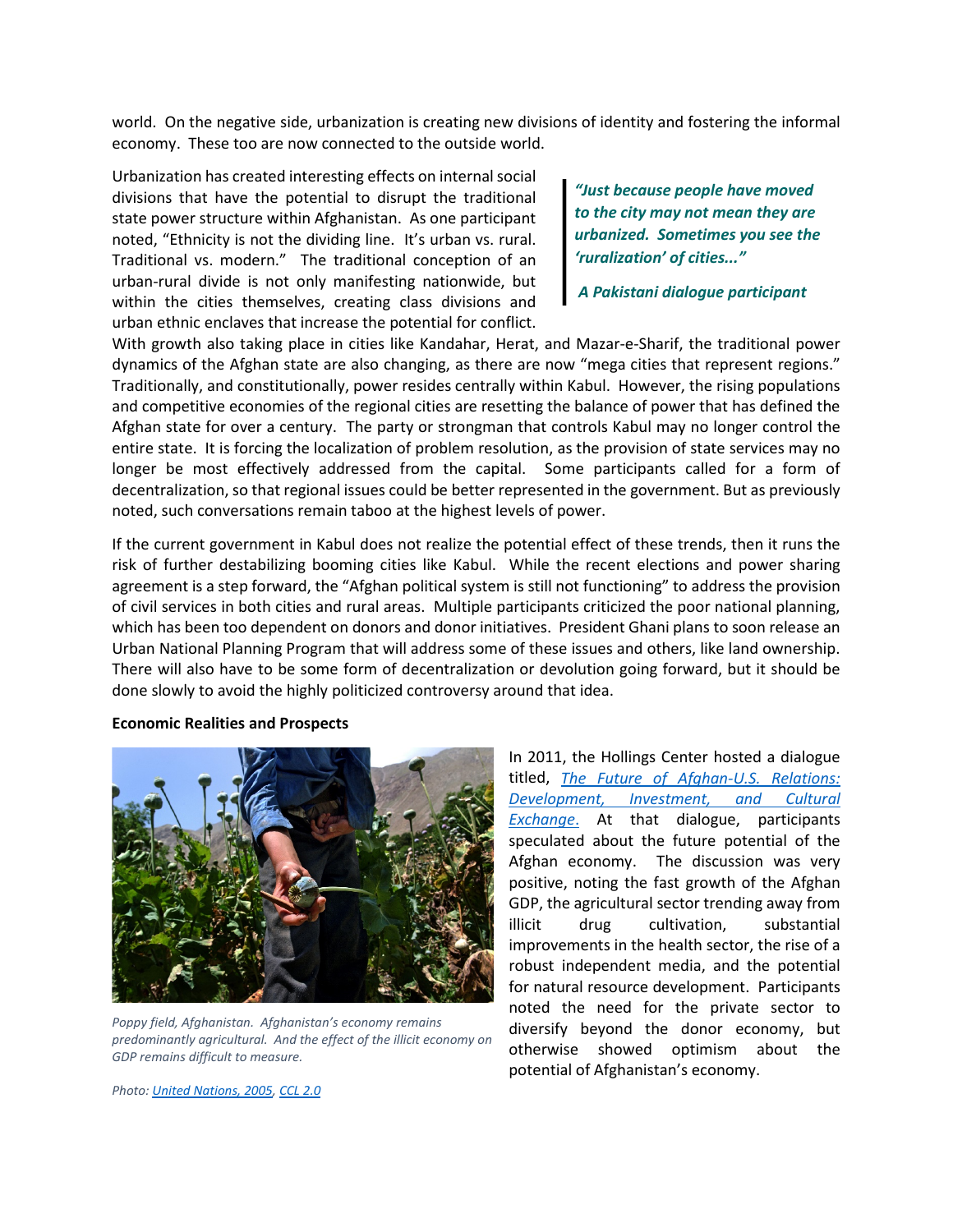In 2015, Afghanistan's economy remains an economy in potentia. Afghanistan's GPD growth rate has slowed from a high of [1](#page-4-0)7.2% to 6.4% in 2015<sup>1</sup>, with some saying the real rate may be as low as 2% as development aid to the country declines. The private sector is still heavily dependent on the aid-based economy, and domestic production outside of the agricultural sector still lags. Even though Afghanistan's currency remains one of the strongest in the region, the economy has suffered from a lack of fiscal and monetary policy, partly because it has been of secondary focus to the security situation over the last 15 years. Wealth, both legally created and illicit, continues to leave the country. Many of the challenges noted in the 2011 dialogue remain unfortunately unaddressed.

The lack of developed socio-economic policies stifles free economic enterprise for most. As one participant stated, "Historically, the Afghan state has not allowed economic free enterprise. The state has been the boss of the economy. 'Economic development is run by the state. If anything succeeds, the state will take it' was the understanding." This statement reflected some of the statements made by others about the prevalence of corruption throughout the economy, corruption so severe that it has disincentivized entrepreneurship for many and pushed others toward illicit activity. In a positive development, the US and NATO have finally given recognition to this as an existential threat to security and the economy, but challenging corruption will require more than simple recognition.

In spite of these challenges and setbacks, the potential of the Afghan economy still exists and participants had different thoughts about how to best unlock some of that potential. Afghan participants reported that the current government is beginning to develop its own economic policy. Some participants argued this would be a welcome development, as previous economic policies were largely driven by foreign governments and donors. Some suggestions included:

- *External interest in investment exists and should be further encouraged.* One participant noted that many contracts have been signed to build railroads connecting Afghanistan to Iran and Central Asia. Afghan entities and potential investors have held conferences in Afghanistan to determine contracts for the mining of Afghanistan's natural resources. Combined, these represent hundreds of millions of dollars in investment.
- *Consider the development of free economic zones*. This strategy has had an impact in private sector in statist economies in other parts of Asia and there is some evidence that President Ghani is interested in creating them. These zones would lift some of the direct state control over the economy and would help to develop private enterprise outside of the shadow of the aid economy.
- *Implement systems to track the economy and trace revenue*. Tracing the full size and impact of the Afghan economy (including the illicit economy) is challenged by pervasive corruption. New systems are needed to track revenue inside and outside of the country.
- *Encourage trade with regional powers*. The recent opening of dialogue between Iran and the United States has the potential for economic impact in trade between Iran and Afghanistan. Additionally, the recent Chinese interest in Afghanistan brings additional trade potential. These actors will need to play a role if Afghanistan is ever going to end its aid dependency.
- *International donors should be encouraged to continue their support for as long as possible*. Foreign aid cannot disappear from the economy too quickly. With foreign aid (particularly that of the US) accounting for 65% of Afghanistan's budget, rapid reduction of foreign aid would be catastrophic to Afghanistan's GDP. The international community will need to remain committed, and draw back on aid support cautiously.

<span id="page-4-0"></span> <sup>1</sup> http://www.tradingeconomics.com/afghanistan/gdp-growth-annual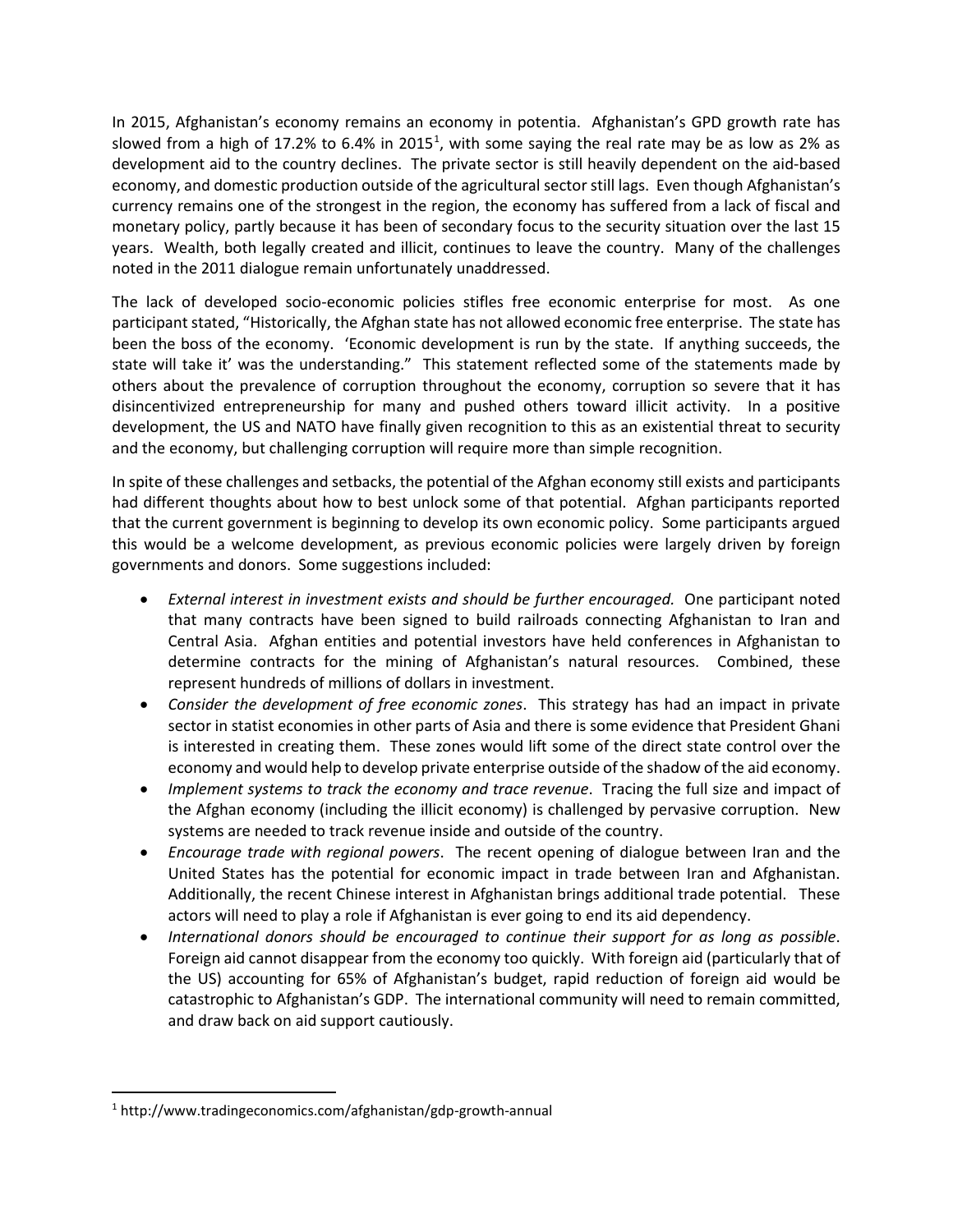## **Rethinking Foreign Policy**



*Afghanistan President Ashraf Ghani meets with Indian Prime Minister Narendra Modi in 2014.*

#### *Photo: [Narendra Modi,](https://upload.wikimedia.org/wikipedia/commons/3/39/Afghan_President_Ashraf_Ghani_meets_PM_Narendra_Modi_at_the_18th_SAARC_summit.jpg) [CCL 2.0](https://creativecommons.org/licenses/by-sa/2.0/deed.en)*

"The policy of Afghanistan was never written by Afghans, but always through the lens of outside countries and not through an Afghan lens." This statement by one participant echoes the 150 years in which foreign powers have influenced or suppressed the development of Afghan foreign policy. Regardless of which foreign power attempted to exert that authority, the pattern was often the same. Afghans took care of what took place within the borders, while foreign powers dictated the country's foreign policy. Participants discussed whether or not Afghanistan could afford to wait to change this dynamic and whether it could create its own foreign policy vision. Many participants displayed skepticism.

Participants raised another question: Can Afghanistan have a neutral foreign policy, as many within the country and in the international

community desire? Participants were skeptical about this possibility too. First, Afghanistan lacks the institutions to manage a foreign policy vision. Most of the foreign policy is determined by the Presidential palace, not by the ministry. Any existing elements of a foreign policy vision lack clear communication of priorities and goals. The negotiations with Pakistan and the Taliban (the latter of which has since fallen apart) lacked clearly stated priorities. Second, the prevalence of regional powers all with competing visions will make it difficult to balance any policy vision between the powers. As one participant stated, Afghanistan may be forced to pick sides – "…to look to its neighbors and decide coldly which neighbors want to see [Afghanistan] flourish as a state and which ones want to see it fail." Some other participants argued that neutral foreign policy is the result of very specific geopolitical and historic conditions and is not always successful. Finally, there needs to be a recognition that Afghanistan would be bargaining from a weak position. That is not to say that Afghanistan does not have some leverage. The economic and energy connections that Afghanistan can provide to Pakistan (via Central Asia) would be an example of something that could be used in negotiations. These bargaining tools would need to be used carefully, and not wasted on an incomplete vision.

With a neutral foreign policy unlikely, the participants emphasized developing more internationally backed cooperation agreements that would institutionalize a regional balance of power. For this to have greater success than previous efforts, there needs to be improved clarity of the parties involved in those agreements and those mediating the agreements. Afghanistan needs to be able to articulate its visions and international actors should be forthright in their motives. "The US needs to be much clearer about what it is doing in Afghanistan and Afghanistan also has to be clearer about what the US is doing." This is also true for China, Iran, Pakistan, India, and Central Asian states.

## **Political and Governance Transformation Prospects**

Afghans and the international community alike often stress the need for governance reform in Afghanistan. The Hollings Center and AIAS organized a dialogue meeting in 2009, just prior to that year's presidential election, titled *[Fundamentals of Governance in Afghanistan](http://www.hollingscenter.org/fundamentals-of-governance-in-afghanistan-june-2009/)*, at which participants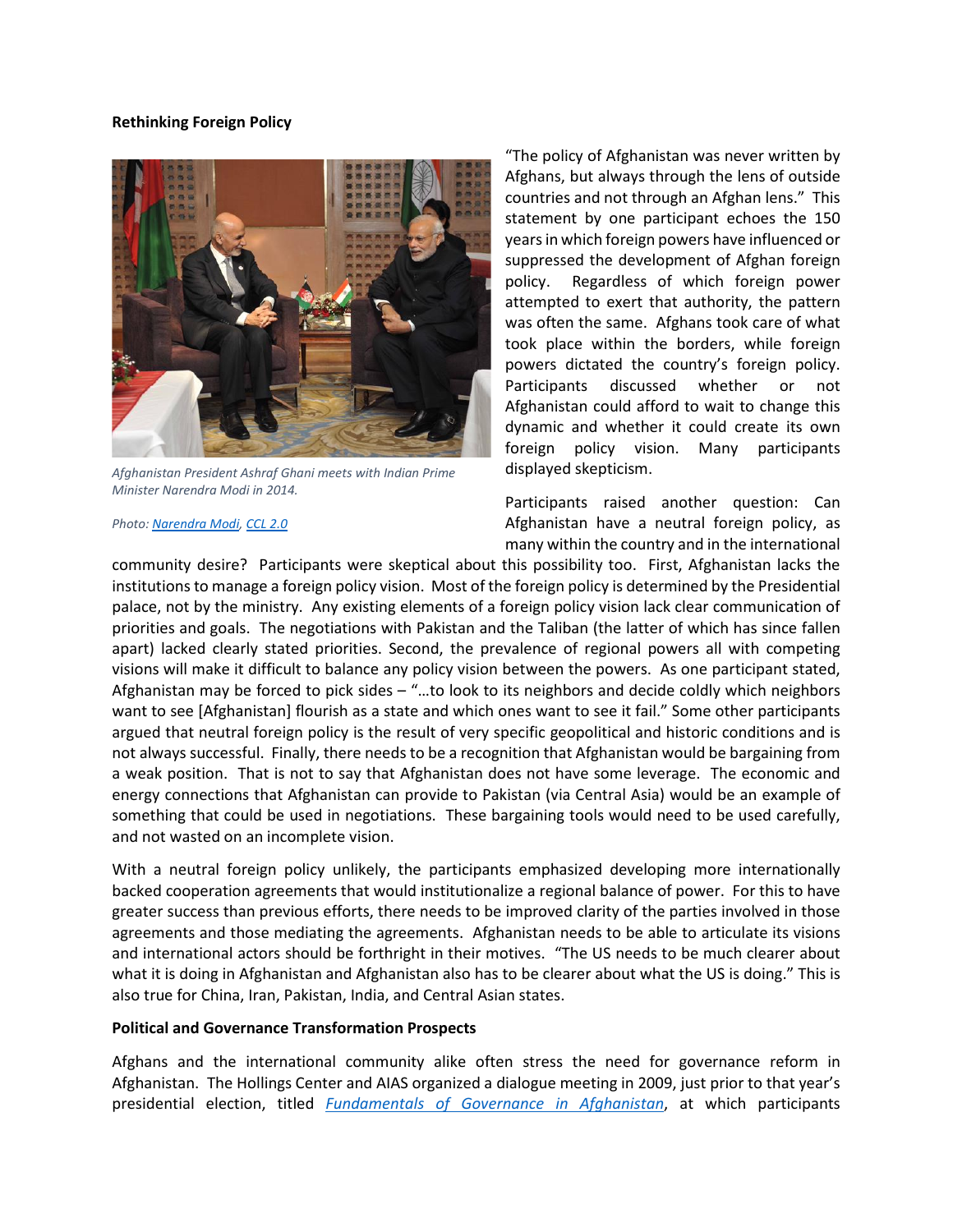recommended allowing the development of political parties, creation of sub-national governance systems, recognition of informal systems of arbitration, and revenue sharing between the central government and the provinces. Six years later, following another presidential election, needed transformations have not taken place and the recommendations from participants in the 2015 conference echo many of those from 2009.

In spite of the challenges, there are signs of success that merit distinction. Foremost, the election and the resulting power sharing agreement succeeded in stopping violence between the country's elites. As one participant stated, "We can look at the elections as a resounding success for



*Local jirga in Jalalabad, Afghanistan in 2009. A loya jirga has been planned for 2016 following the power sharing agreement in 2014.*

#### *Photo[: U.S. Air Force](https://commons.wikimedia.org/wiki/File:Afghan_provincial_governors_front_row.jpg)*

allowing elite to renegotiate without the system falling apart and no violence. The system kept moving along." The election itself was considered an improvement over the 2009 election that was largely regarded as corrupt. "It certainly helped the peaceful transition of political power and did improve the representation of different ethnic groups in governance." The 2014 election represented the first peaceful transfer of power in Afghanistan in well over a century, something that should be celebrated.

However, governance is more than elections and the post-election period has been filled with significant challenges. Many of the setbacks experienced in the previous fifteen years continue to degrade the faith Afghans have in both the government and the international community. As one participant lamented, "The chaotic election process and post-election crises have caused serious critiques over the legitimacy of government." Political corruption remains and the hope that a younger generation will rise above it is low. "Young and dynamic leaders did not have as much integrity as we thought. Election corruption shatters the hope of the people and it is the worst kind." And the politics of identity, particularly ethnic identity, have become further entrenched, supplanting the possibility of creating political parties based on ideology. "[Power brokers] represent a constituency. They are representing the life narratives of a lot of people. They act on the basis of their affiliation and not as representatives of the whole country."

The core of the legitimacy crisis ultimately stems from local governance issues. Government has operated with no downward accountability, only upward. Participants concluded that changes at sub-national levels will be required to not only improve governance nationwide, but also improve the overall security situation. "The extent to which the Taliban fighters are driven by local grievances is substantial. If you take away those local grievances, you will undercut the problem." However, like in many other countries, decentralization is a sensitive issue in that it may carry a divisive connotation. One participant summed up the challenge as follows, "The centrifugal forces tear Afghanistan apart. The more you talk about legitimizing local institutions and interests, the more you run the risk of fragmentation. They must find a means of satisfying local needs while keeping the centralized system together." The planned loya jirga for 2016 could be an opportunity to institute some of the constitutional changes required to start this process of governance reforms. However, some participants question whether this jirga will actually take place, as those currently in power would have the most to lose if it did.